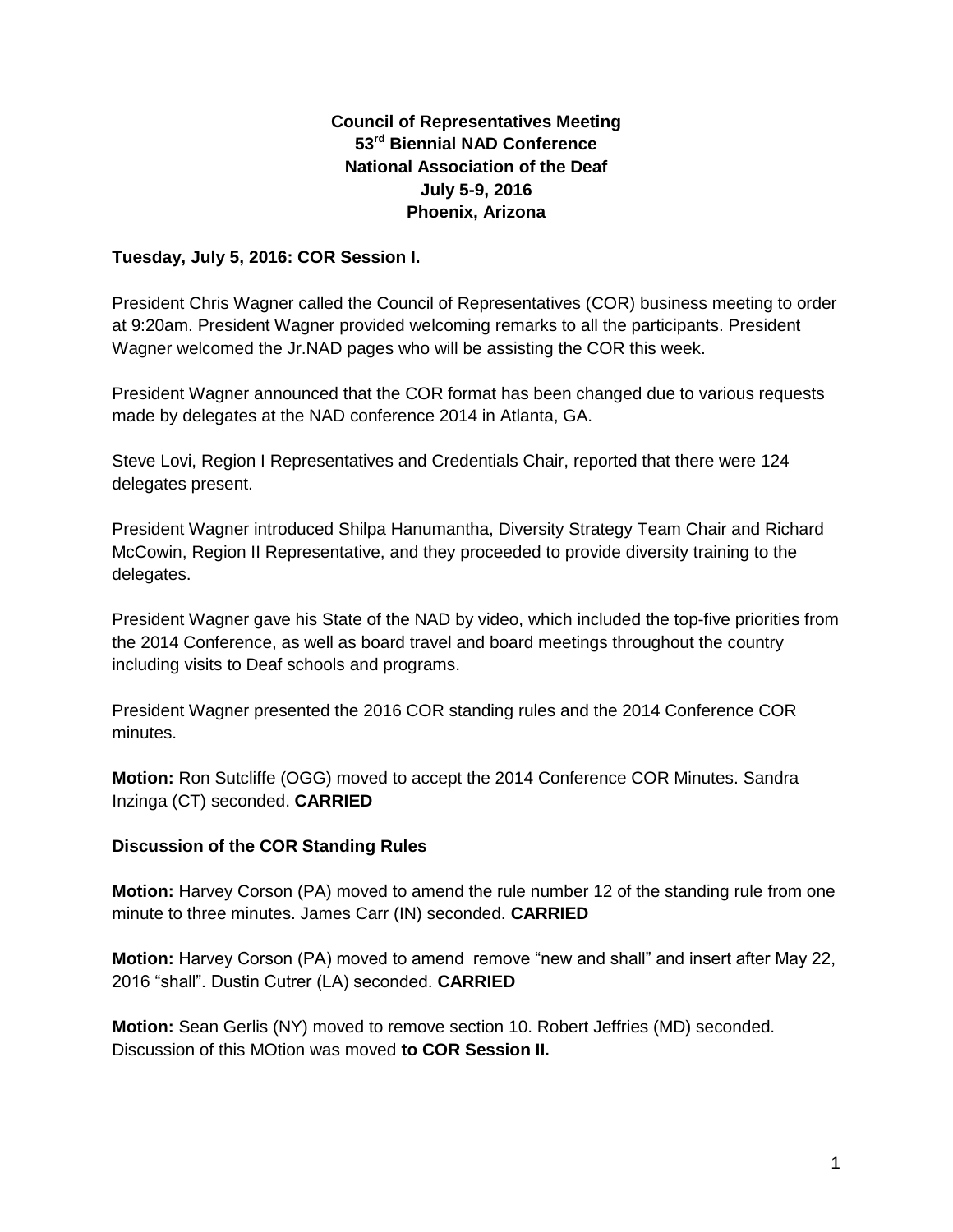**Motion:** Gary Olsen (NV) moved to table the COR standing rule vote until tomorrow, July 6, 2016. Kathy Hill (IN) seconded. **DEFEATED**

**Motion:** Dave Bahar (CSD) moved to remove "The only new motions that may be introduced during COR sessions are these dealing with bylaws, finance, and resolutions." Rob Rice (DC) seconded. **Discussion of the motion was moved to COR Session II.**

President Wagner called for a recess at 11:25am.

# **Tuesday, July 5, 2016: COR Session II**

President Wagner called the COR Session II to order at 1:16pm

President Wagner explained about the Wi-Fi access during the COR business meeting.

Suzy Long, Credential committee member, reported that there were 126 delegates present.

#### **Discussion resumed on the COR Standing Rules**

**Resumed Discussion on Motion Wherein:** Sean Gerlis (NY) moved to remove section 10, and was seconded by Richard Jeffries (MD). After discussion resumed, the motion was **CARRIED**

**Resumed Discussion on Motion Wherein:** Dave Bahar (CSD) moved to remove "The only new motions that may be introduced during COR sessions are these dealing with bylaws, finance, and resolutions," and was seconded by Rob Rice (DC). After discussion resumed, the motion was **CARRIED**

The COR standing rules as amended by these motions were voted on by the COR delegates. **CARRIED**

# **Regional and Affiliate Caucus Standing Rules**

**Motion: Patty Kuglitsch (SD) moved to approve the Regional & Affiliate Caucus Standing Rules.** Tommy Minch (NH) seconded. **CARRIED.**

# **COR Agenda**

**Motion:** Lissette Molina Wood (FL) moved to approve the COR Agenda. Glenna Ashton (FL) seconded. **CARRIED.**

# **Conference Minute Review Team and Steering Committee.**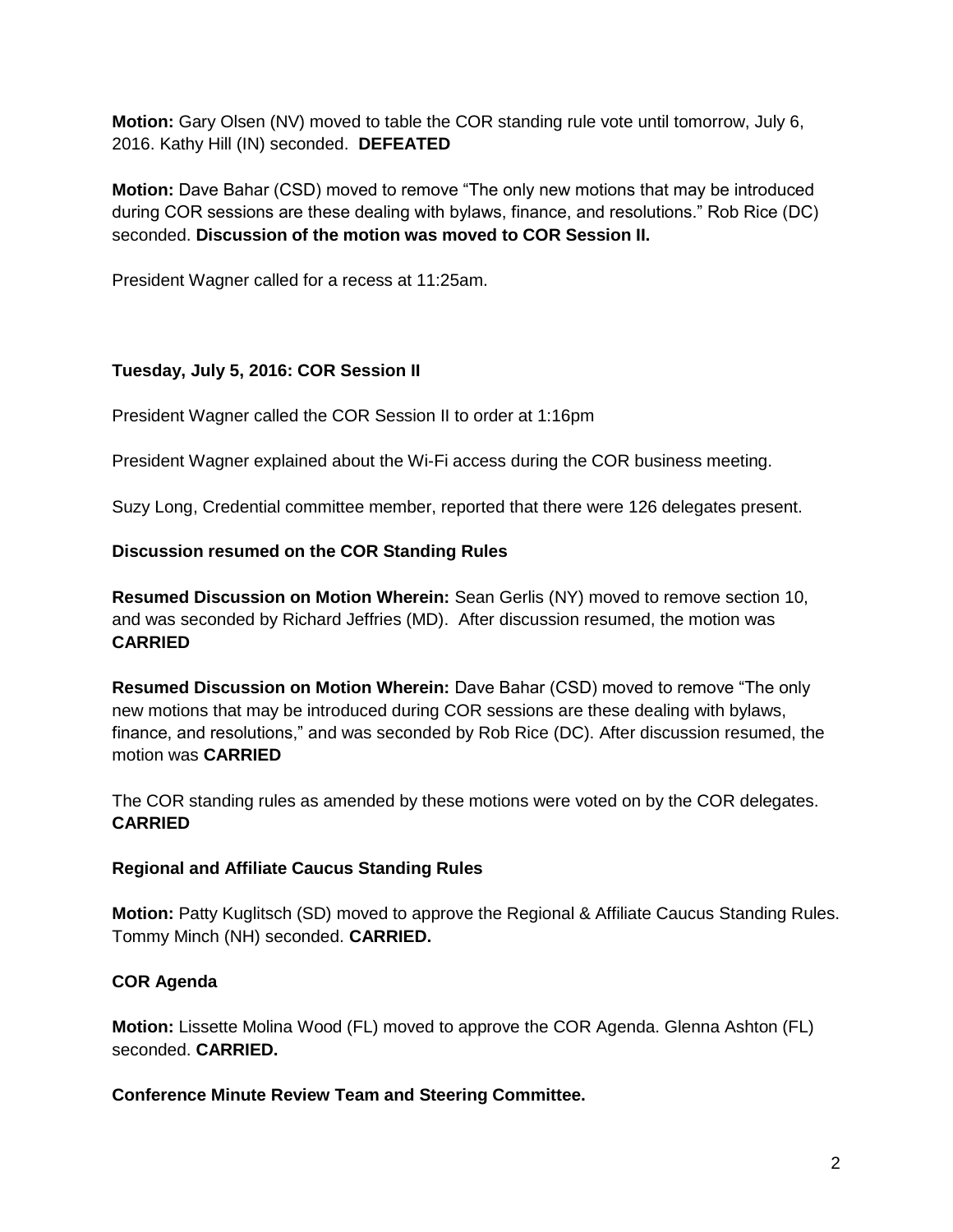To collect individuals to fill the Conference Minutes Review Team, President Wagner called for one volunteer from each region as well as one volunteer from the Affiliates to be part of this team. The following people volunteered and were approved to be on the Conference Minutes Review Team:

Tommy Minch (New Hampshire Association of the Deaf, Region 1) Katy Schmidt (Wisconsin Association of the Deaf, Region 2) Ben Hollingsworth (Alabama Association of the Deaf, Region 3) Amy Lucero (New Mexico Association of the Deaf, Region 4) Drew Robarge (Deaf in Government, Affiliates)

To collect individuals to fill the Steering Committee, Michelle Cline, Region I Representative, announced the Steering Committee members as follows:

Richard Jeffries (Maryland Association of the Deaf, Region 1) Linsay Darnall Jr. (Nebraska Association of the Deaf, Region 2) Ben Hollingsworth (Alabama Association of the Deaf, Region 3) Shawn Tulloch (Montana Association of the Deaf, Region 4) Christopher Samp (Deaf in Government, Affiliates)

President Wagner recognized Dr. Ben Soukup, Dr. Bobbie Beth Scoggins, and Dr. Alan Hurwitz as NAD Past Presidents present during the COR.

Suzy Long, Credential committee member, explained the new system of voting (electronic) for the Council of Representative delegates.

# **Strategic Teams reports were provided:**

Diversity Strategy Team report was provided by its Chair, Shilpa Hanumantha

Education Strategy Team report was provided by its Chair and NAD Staff Attorney, Tawny Holmes.

Youth Strategy Team report was provided by its Co-Chairs, Lisette Molina-Wood and Martin Price.

#### **Standing Committee reports were provided:**

The Finance Committee report was provided by its Chair, Treasurer Philippe Montalette. The Delegates requested that an expanded version of the treasurer's report be sent via e-mail. President Wagner promised the delegates that a report will be sent by end of the day today.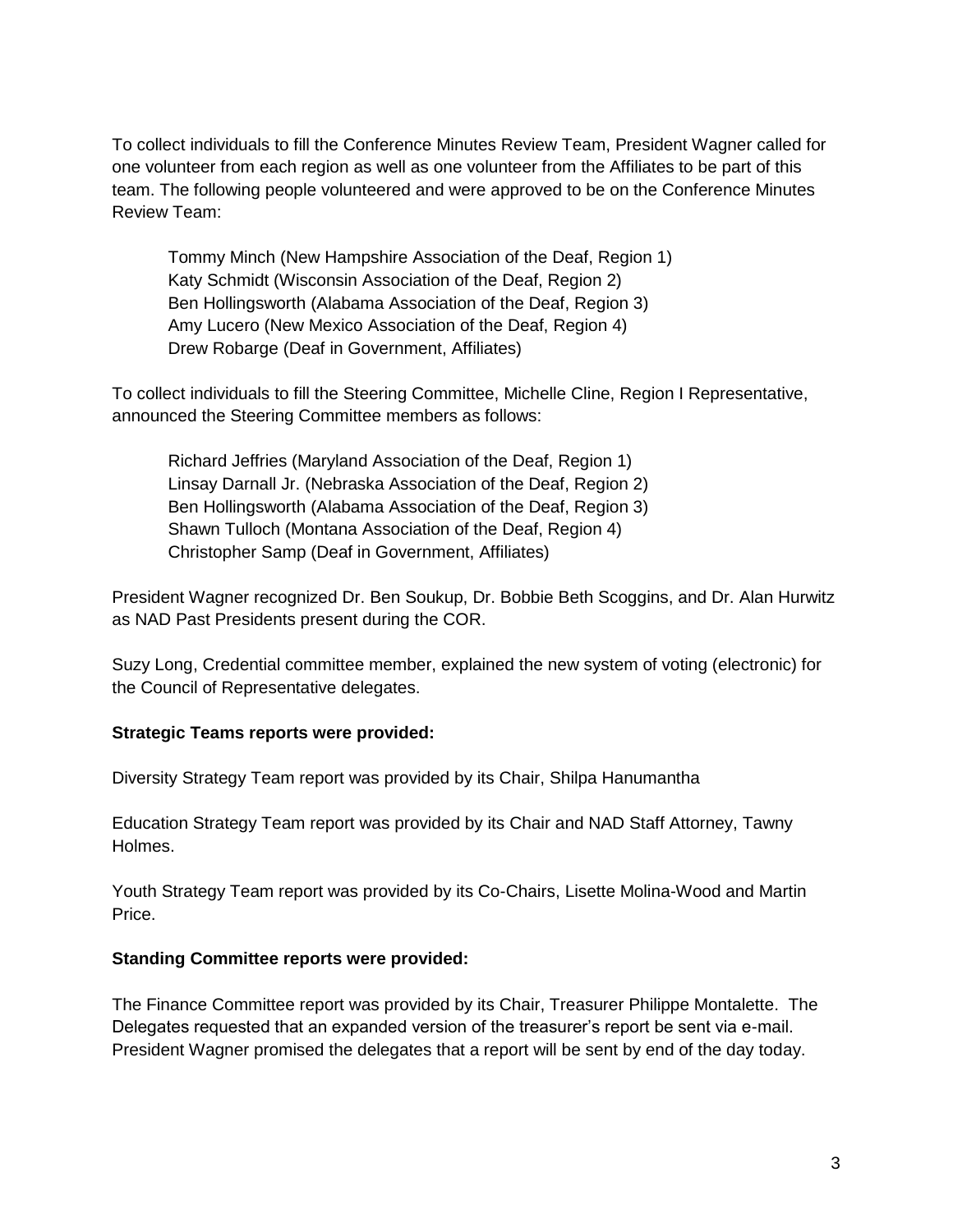The Governance Committee report was provided by its Chair, Region I Representative Steve Lovi.

The Public Policy Committee report was provided by its Chair, Alexis Kashar, who invited reports from specific Expert Groups as follows: Neil McDevitt, Chair of the Emergency Management Expert Group; Allison Schlesinger, Chair of the Child Protective Service Expert Group; Linda Bove, Chair of the Media Expert Group; and Dr. John Gournaris, Committee Member of the Mental Health Expert Group.

The Outreach Committee report was provided by its Co-Chairs, Corey Axelrod and Nick Gould.

#### **2014-2016 Priorities reports were provided:**

Video Relay Interpreter (VRI) Taskforce Report: provided by Co-Chairs, Holly Ketchum, Region III Representative, and Alfred "Sonny" Sonnenstrahl

Preservation and Advocacy of Relay Services (PARS): provided by Howard Rosenblum, NAD Chief Executive Officer and Zainab Alkebsi, NAD Staff Attorney

Suzy Long, credential committee member conducted a test of the new electronic voting system.

President Chris Wagner provided updates about the status of the relationship between NAD and RID.

Michelle Cline, Region I Representative and Co-Chair of the 2016 Steering Committee and Holly Ketchum, Region III Representative and Co-Chair of the 2016 Steering Committee, provided the Steering Committee report on the proposed priorities.

President Wagner called for a recess of COR Session II at 4:18pm.

# **Wednesday July 6, 2016: General Forum**

The NAD General Forum began at 9:15am

Michelle Cline and Holly Ketchum announced the standing rules for the General Forum.

Michelle Cline and Holly Ketchum announced the members of the 2016 Steering Committee, as follows:

Richard Jeffries (Maryland Association of the Deaf, Region 1) Linsay Darnall Jr. (Nebraska Association of the Deaf, Region 2) Ben Hollingsworth (Alabama Association of the Deaf, Region 3)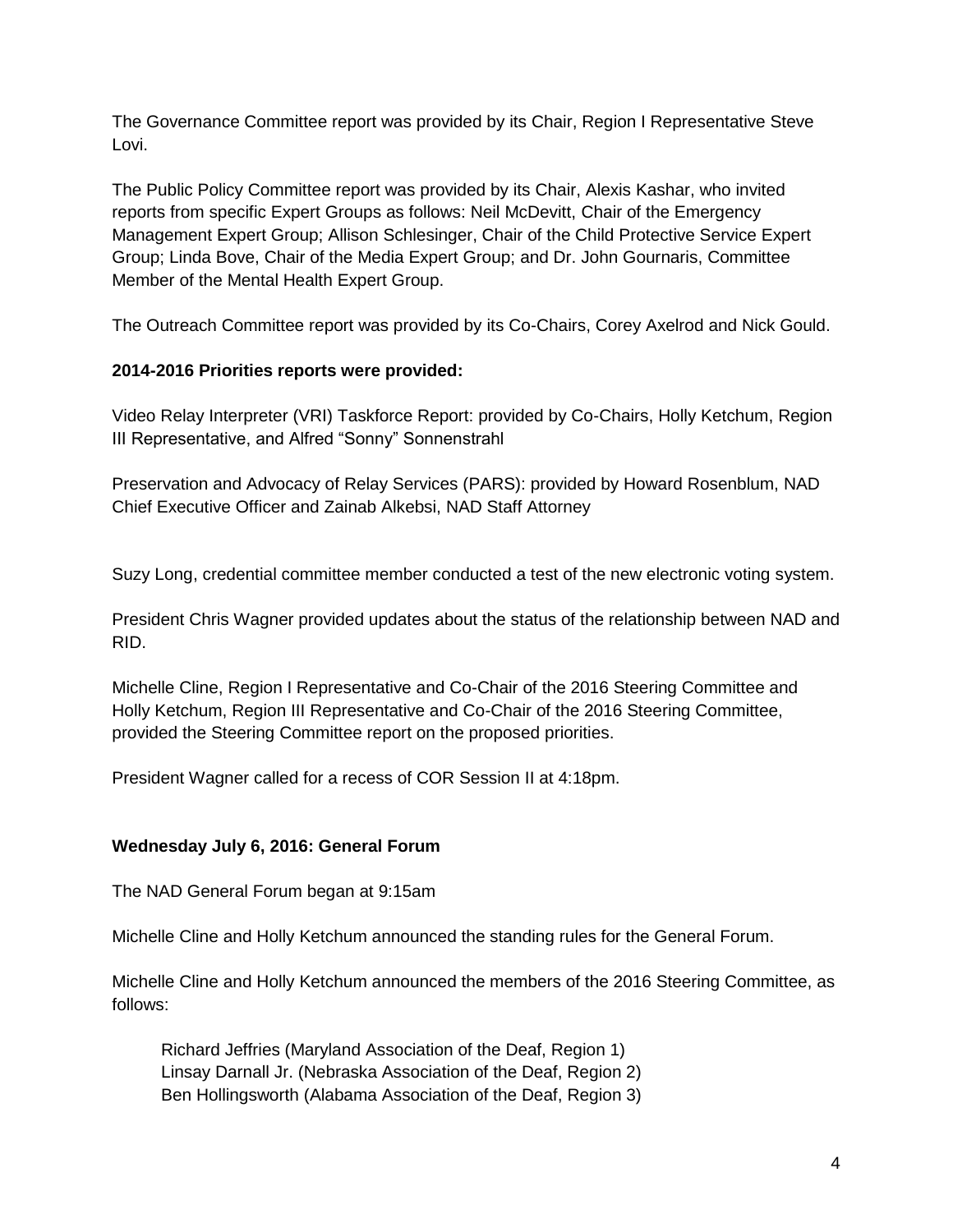Shawn Tulloch (Montana Association of the Deaf, Region 4) Christopher Samp (Deaf in Government, Affiliates)

**Motion:** Harvey Corson moved to remove number 3 of the General Forum standing rules. Kevin Ryan seconded. **CARRIED**

The General Forum standing rules as amended were brought to the floor for vote. **CARRIED**

**Motion:** Gary Olsen moved to remove 2016-AZ-GOV-001, Robert's Rules of Order/ Parliamentarian Online Training. Paul Schmitz seconded. **CARRIED**

**Motion:** Mark Hill moved to amend the motion 2016-AZ-EDU-001 and insert "additional" before disabilities. Sue Pederson seconded. **CARRIED**

**Motion:** Harvey Corson move to refer 2016-AZ-GOV-003 to NAD Governance. Joseph Ronan seconded. **CARRIED**

**Motion:** Mark Hill moved to amend all motions to insert all Deaf-Blind and deaf with additional disabilities on all priorities that are related. Jeff Yockey seconded. **CARRIED.**

**Motion:** Harvey Corson moved to refer 2016-AZ-GOV-006 to NAD Governance. David Nelson seconded. **CARRIED**

**Motion:** Gary Olsen moved to refer 2016-AZ-GOV 007 to NAD Governance. Kathy Hill seconded. **CARRIED**

**Motion:** Joseph Ronan moved to refer 2016-AZ-GOV-008 to the Youth Strategy Team. Susan Snyder seconded. **CARRIED**

**Motion:** Mark Hill move to insert CDI and SSP on all priorities that are related. Harvey Corson seconded. **CARRIED**

**Motion:** Harvey Corson moved to refer 2016-AZ-EDU-003 to the Education Strategy Team. Kathie Gray-Plotkin seconded. **CARRIED**

**Motion:** Mark Hill moved to insert CDI's and SSP's on 2016-AZ-PUB-008. James Carr seconded. **CARRIED**.

**Motion:** TamelaHedgpeth moved to remove SSP's. Terry Morrell seconded. **DEFEATED**

**Motion:** Mark Hill moved to insert "and physical/emotional" on 2016-AZ-PUB-009. Tommy Minch seconded. **CARRIED**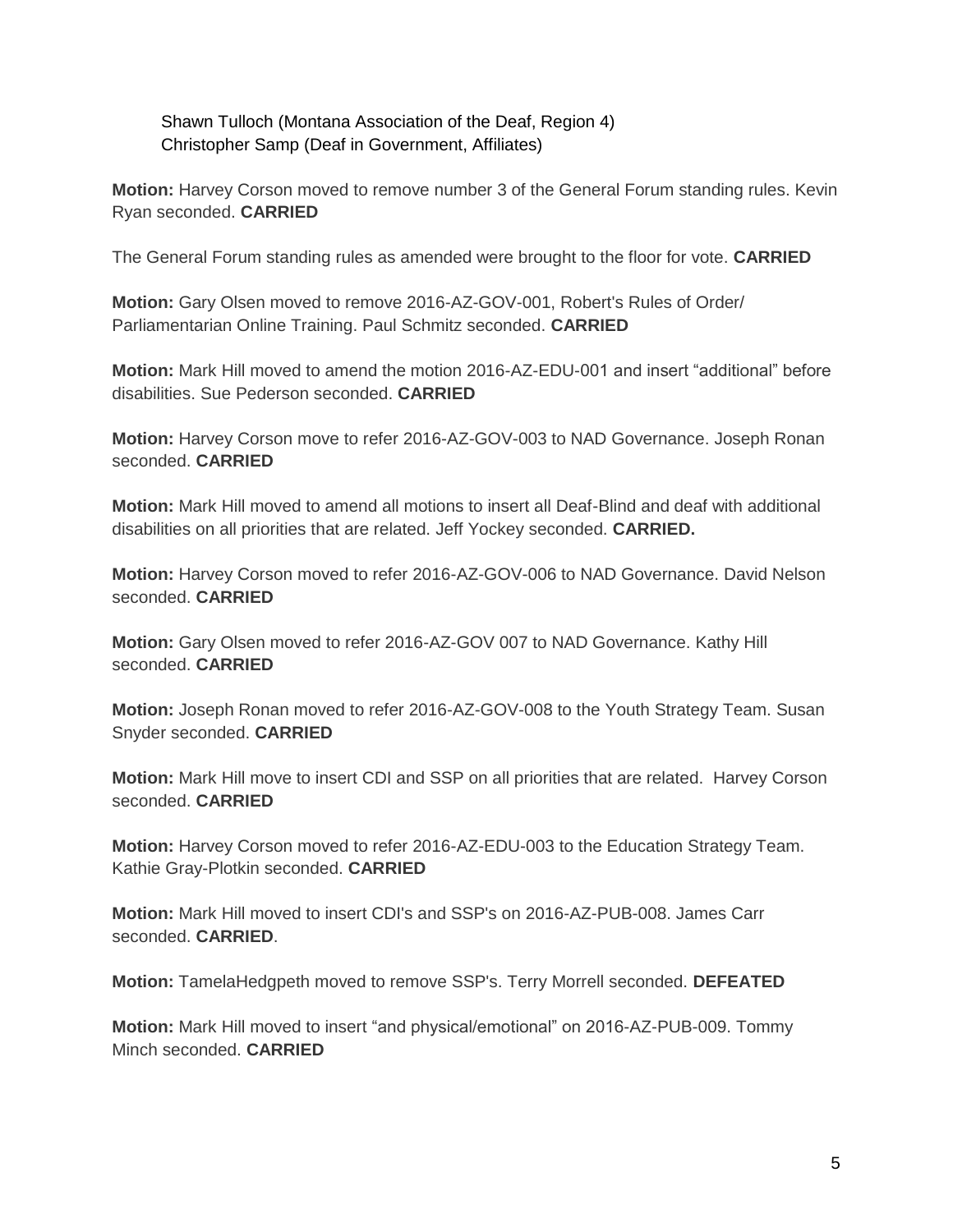**Motion:** Gary Etkie moved to merge the motion 2016-AZ-PUB-010 and 2016-AZ-PUB-009 . Carl Moore seconded. **CARRIED**

President Wagner called for a recess of the General Forum at 12:00pm.

#### **Wednesday, July 6, 2016: Session III**

President Wagner called the COR Session III to order at 1:15pm.

Steve Lovi, Region I Representatives and Credentials Chair, reported that there were 112 delegates present.

President Chris Wagner apologized about several events that occurred this week. The board is currently trying to work with the development regarding developing a board to staff grievance process. Election guidelines also needs to be updated. NAD board apologized for the difficult experiences that delegates went through.

Howard Rosenblum expressed his regrets for any disruptive behavior during the election process. Howard encourages that the delegates think and decide for themselves as to who the best candidates will be for the NAD Board positions.

David Reynolds apologized for his misuse of the delegates' email addresses. He wants to see that the NAD election process is fair.

Suzy Long, credential committee member led the electronic voting test.

Joshua Beckman, Secretary and Bylaws Chair, reported that there were four (4) proposed amendments to the bylaws.

# **Bylaws Amendment Proposal #1**

Author: Ben Hollingsworth

Seconded by: Beth Overland

Article and Section: V. 1. 5. i.

Section Exactly as Worded in 2014 Bylaws: V. 1. 5. i. State Association Representatives.

Proportionate Council of Representatives representation by State Association Affiliates shall be determined as follows:

20-199 members—up to two  $(2)$  delegates  $55$ 

200-399 members—up to three (3) delegates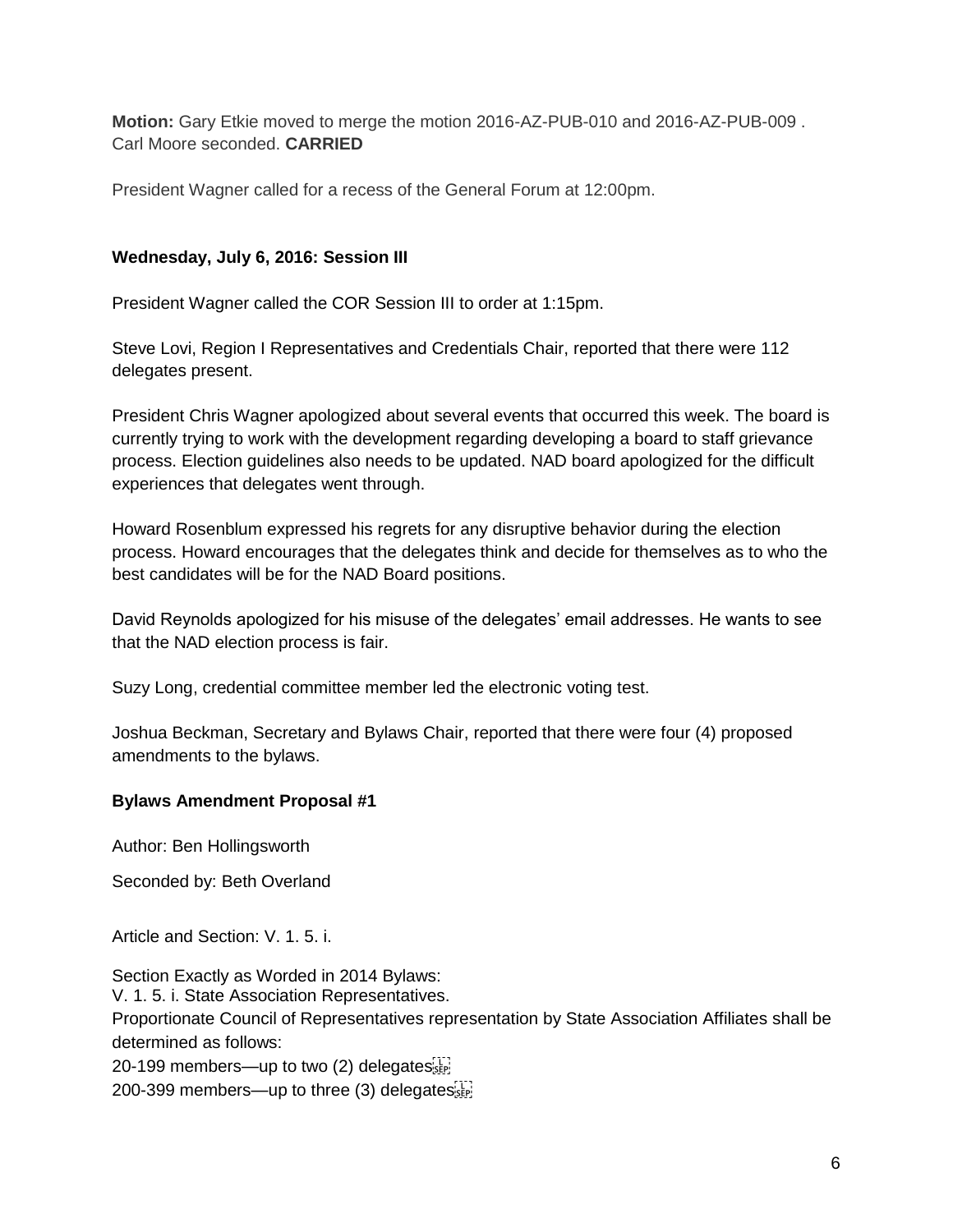400-599 members—up to four (4) delegates 600-799 members—up to five (5) delegates At least 800 members—up to six (6) delegates

# Proposed Amendment:

(to begin at the end of the section, after the listed ratio of number of delegates to membership count) For the purpose of determining State Association Affiliate representation at the Council of Representatives, State Association Affiliates shall provide the Association a membership count comprised of members directly registered with said state association affiliate. Individuals identified or listed on State Association Affiliate membership rolls through association with partner organizations or affiliates of said State Association Affiliate, yet not directly registered with said association, will not be included in the official membership count to be submitted to the Association.

Revised Proposed Amendment:

Membership count should show only directly-registered members of State Association.

# **Bylaws Amendment Proposal #2**

Author: Ben Hollingsworth

Seconded by: Beth Overland

Article and Section: V. 1. 5. i.

Section Exactly as Worded in 2014 Bylaws:

V. 1. 5. i. State Association Representatives.

Proportionate Council of Representatives representation by State Association Affiliates shall be determined as follows:

20-199 members—up to two (2) delegates 200-399 members—up to three (3) delegates<sup>[1]</sup> 400-599 members—up to four (4) delegates 600-799 members—up to five (5) delegates At least 800 members—up to six (6) delegates

Proposed Amendment:

(to begin at the end of the current article and section, after the list showing ratio of delegates and membership count.)

State Association affiliates shall provide a membership count for purposes of determining number of delegates; Said membership count will be conducted through a tally of members registered with State Association Affiliates during the following time period between Biennial National Conference(s):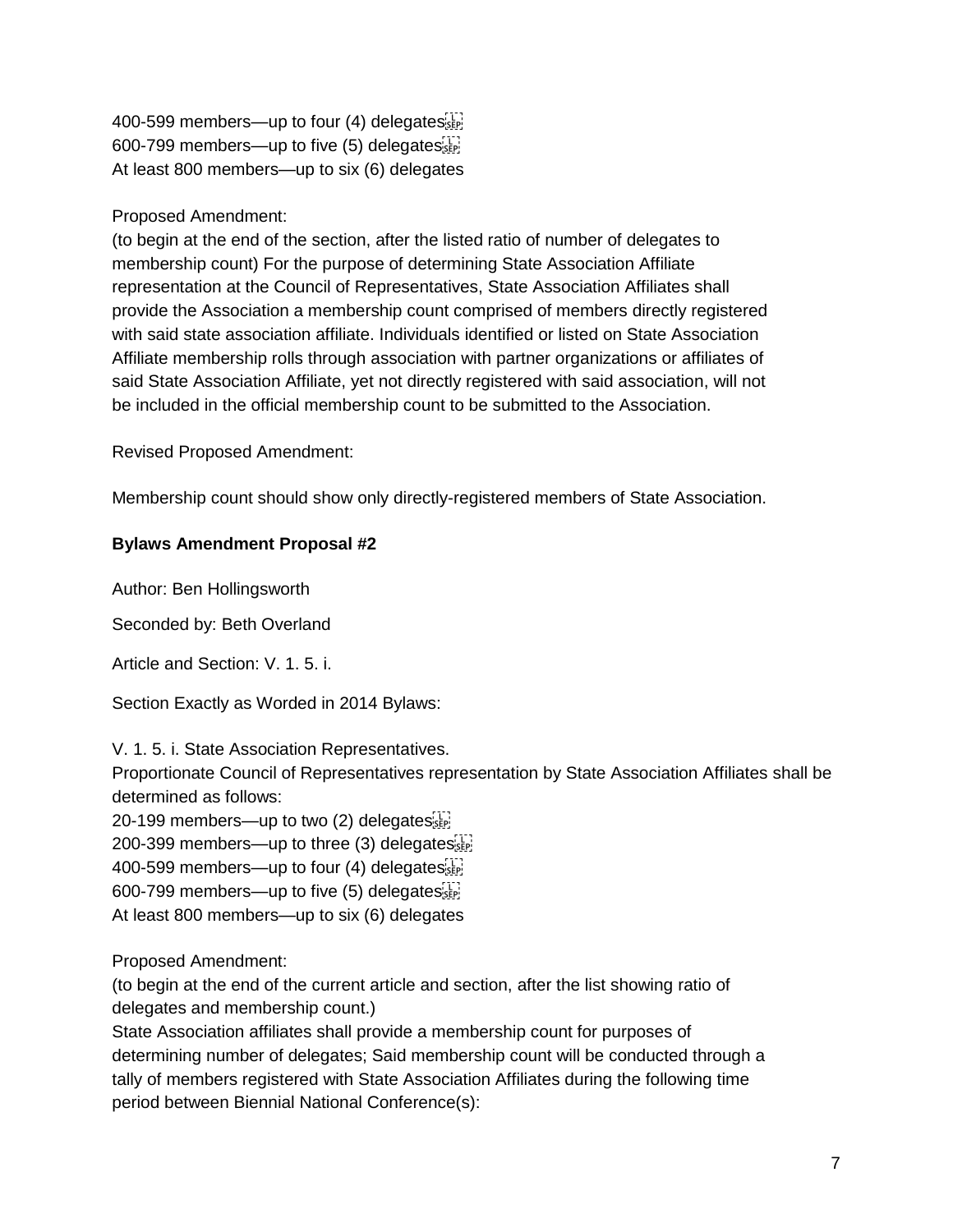1) starting on the first Sunday occurring immediately after the end of the Biennial National Conference.

2) ending on December 31st of the odd-numbered year prior to the following Biennial National Conference.

Revised Proposed Amendment:

Membership count should cover the time period starting on the first Sunday after conference to ending on December 31st of the odd-numbered year between Conferences.

Revised Proposed Amendment for **Bylaws Amendment Proposal #1 and #2** Membership count shall be based on the number of directly-registered members of each State Association starting on the Sunday after Conference, ending on December 31 of the oddnumbered year preceding each NAD biennial conference.

**Motion:** Alyce Slater Reynolds (GUAA) move to refer Bylaws Amendment Proposal #1 and #2 to Bylaws Committee. Patti Hughes (GLAD) seconded. **CARRIED**

# **Bylaws Amendment Proposal #3**

Article and Section: IV. 3. 1. to IV. 3. 4.

Section Exactly as Worded in 2014 Bylaws:

IV. 3. 1. Region I IV. 3. 2. Region II IV. 3. 3. Region III IV. 3. 4. Region IV

# Proposed Amendment:

IV. 3. 1. Region I/Affiliates IV. 3. 2. Region II/Affiliates IV. 3. 3. Region III/Affiliates IV. 3. 4. Region IV/Affiliates

**Motion:** Sean Gerlis (NY) move to refer **Bylaws Amendment Proposal #3** to Bylaws Committee. Ron Sutcliffe (OGG) seconded. **CARRIED**

# **Bylaws Amendment Proposal #4**

Article and Section: VII. 1. Amendments

Section Exactly as Worded in 2014 Bylaws: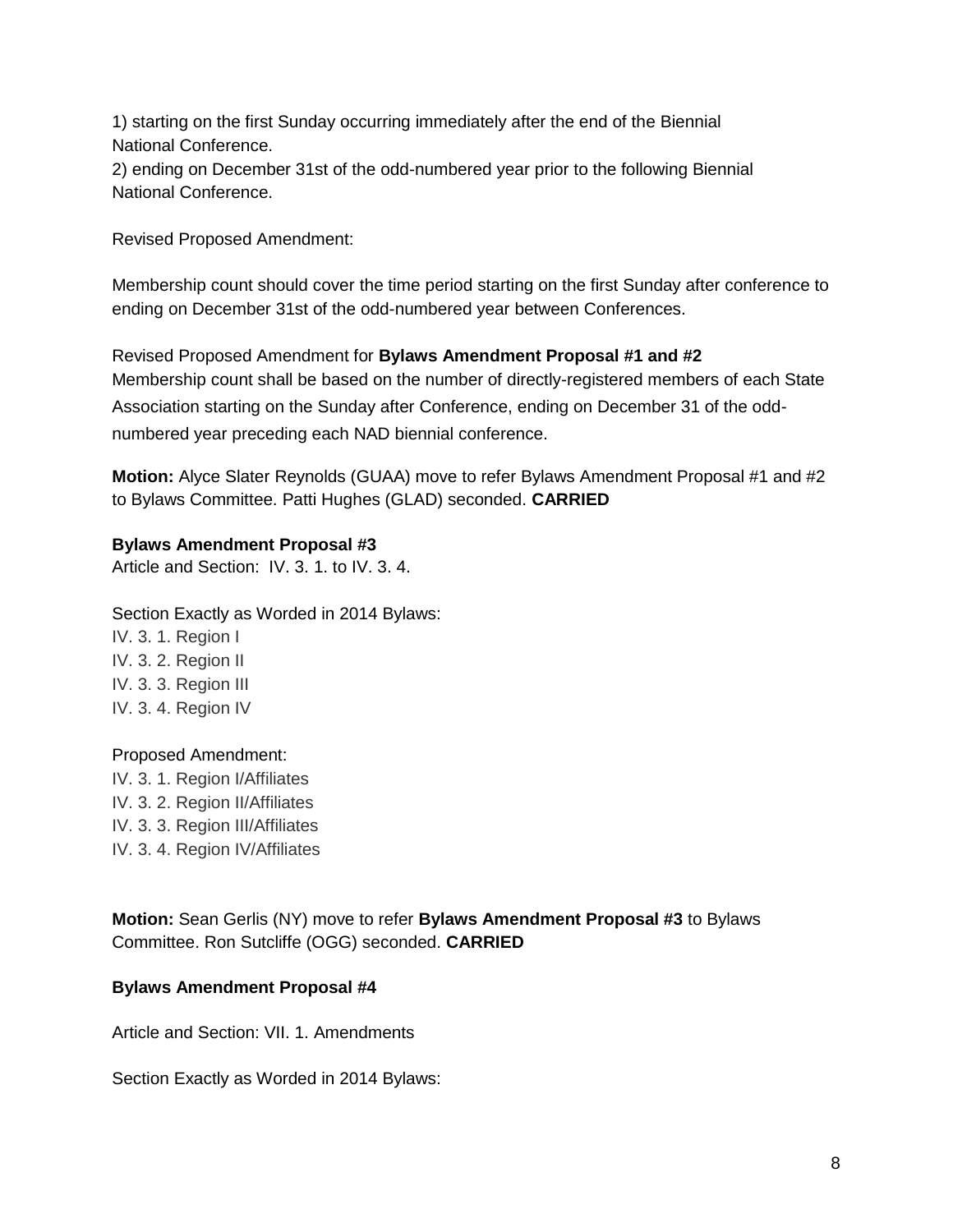#### VIII. 1. Amendments.

These bylaws may be amended by a two thirds (2/3) vote of the Council of Representatives present and voting at the biennial national conference, provided that amendments are submitted to the Law Committee sixty (60) days prior to the conference, that copies are sent to conference delegates thirty (30) days prior to the conference, and that amendments are read during the conference and acted upon immediately thereafter. Amendments may be enacted only by the Council of Representatives.

# Proposed Amendment:

VIII. 1. Amendments.

These bylaws may be amended by a two thirds (2/3) vote of the Council of Representatives present and voting at the biennial national conference, provided that amendments are submitted to the Law Committee ninety (90) days prior to the conference, that copies are sent to conference delegates thirty (30) days prior to the conference, and that amendments are read during the conference and acted upon immediately thereafter. Amendments may be enacted only by the Council of Representatives.

**Motion:** Bylaws Committee moved to approve Bylaws Amendment Proposal #4. Delegates voted. Voting result: 64 nays 47 ayes. **DEFEATED**

Michelle Cline, Region I and Steering Co-Chair, provided updates regarding the priorities from General Forum session.

#### New Priority Proposals:

- 1. 2016-AZ-PUB-009 End Language and Cultural Deprivation (Merged 2016-AZ-PUB-004, 2016-AZ-EDU-004, and 2016-AZ-PUB-010)
- 2. 2016-AZ-PUB-011 Mobilization through Guidance and Resource
- 3. 2016-AZ-PUB-012 Encourage the Department of Justice to create an office similar to FCC Disability Resources Office
- 4. 2016-AZ-FIN-001 Create a 4 years Fiscal Plan Ahead
- 5. 2016-AZ-PUB-013 NAD Mandate for Truth Campaign
- 6. 2016-AZ-PUB-014 Establishment of a Mental Health Training Program

# Revised Priority Proposals:

- 1. 2016-AZ-PUB-003 National Employment Resource Center
- 2. 2016-AZ-EDU-002 Extracurricular Activities for Deaf Children
- 3. 2016-AZ-PUB-007 Child Protective Services and Best Practices with Respect to Language/Culture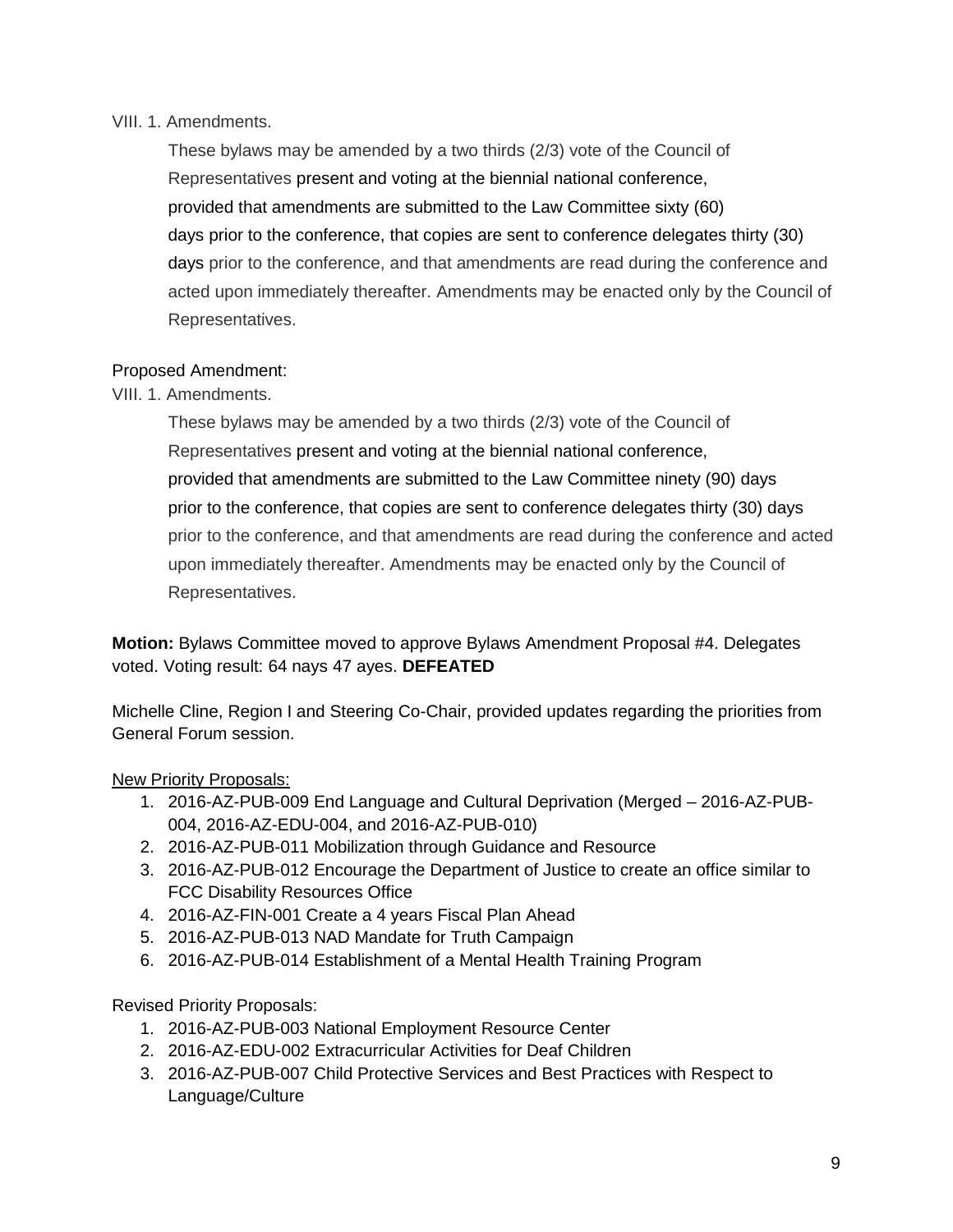Priority Proposals referred to Governance Issue referred to COR:

- 1. 2016-AZ-GOV-003 Open Door for Unity
- 2. 2016-AZ-GOV-006 Form NAD Organizational Merger Exploratory Committee
- 3. 2016-AZ-GOV-007 Sections within NAD (Revised)

Priority Proposal referred to Education Strategy Team:

1. 2016-AZ-EDU-003 IDEA Revision; including Interpreters in IEP Process (Revised)

Priority Proposal referred to Youth Strategy Team:

1. 2016-AZ-GOV-008 NAD Youth Leadership Camp (YLC)

Language changed

- 1. DeafBlind and Deaf with Additional Disabilities
- 2. CDI and SSP (2016-AZ-PUB-008 Interpreter Agency and Enforcement)

**Motion:** Corey Axelrod (IL) moved to refer 2016 AZ PUB-011 to the Outreach committee. Adan Burke (MN) seconded. Motion carried with 49 ayes and 47 opposed. Richard Jeffries (MD) requested for vote recount on referring the motion. 52 ayes 62 opposed. **FAILED.**

Jeffrey Yockey (PA) requested for an update on the credentials report. President Wagner provided an updated credential report that we have 123 delegates present at the COR III.

**Motion:** Kevin Ryan (IL) moved to refer 2016-AZ-FIN-001 to the finance committee. Carl Moore (OK) seconded. **CARRIED**

**Motion:** Corey Axelrod (IL) moved to merge PUB 013 with PUB 009. Keith Doane (DC) seconded. **CARRIED**

**Motion:** Bridgetta Bourne-Firl (Gallaudet) moved to remove additional on the Deaf with Disabilities. Christopher Ludvigsen (MO) seconded. Bridgetta Bourne-Firl then withdrew the motion.

President Wagner called for a recess of COR Session III at 4:00pm.

#### **Thursday, July 7, 2016: Session IV**

President Wagner called COR Session IV to order at 8:37am

President Chris Wagner reviewed the agenda today- Legislative report, top 5 priorities, resolutions, awards.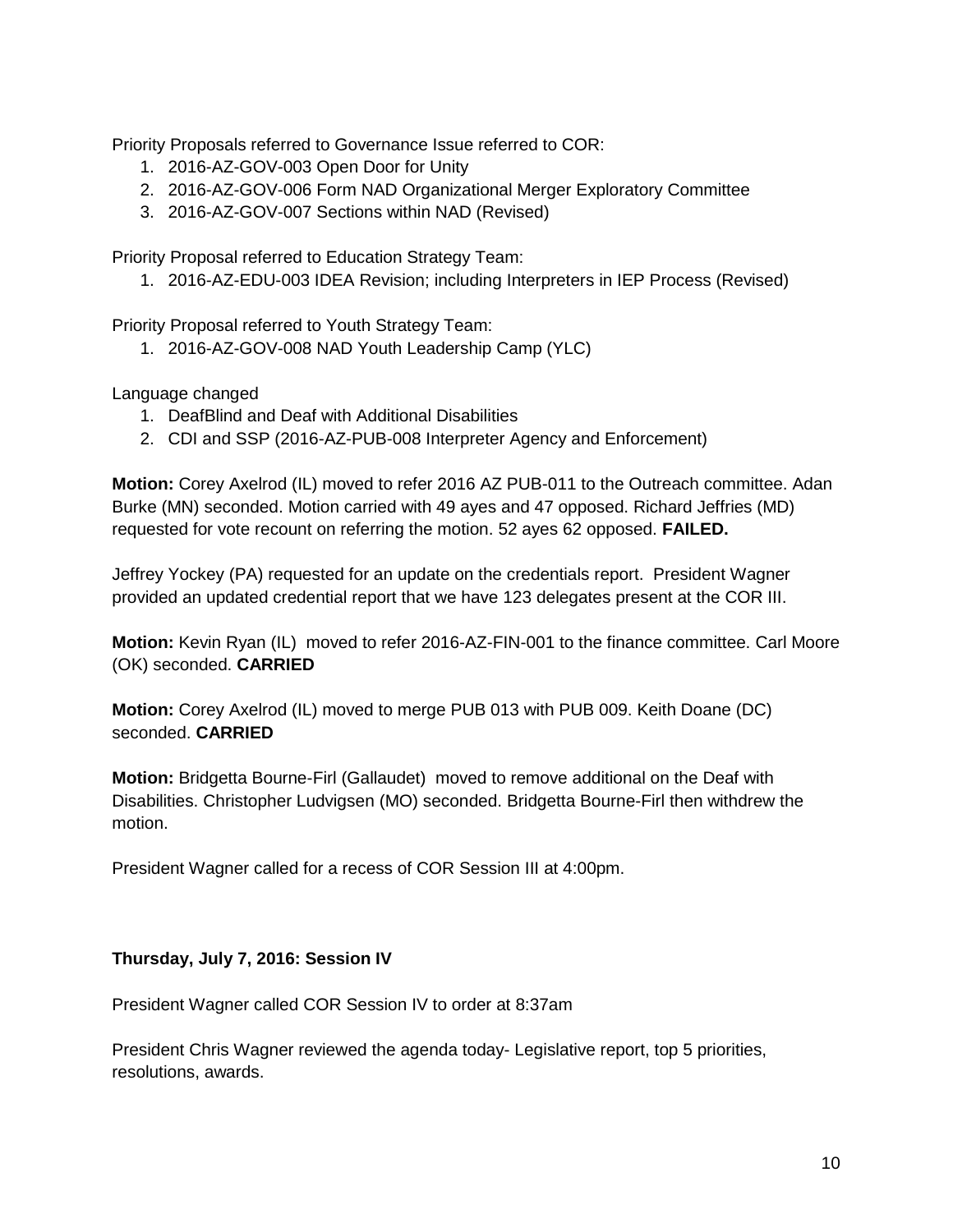Steve Lovi, Region I Representatives and Credentials Chair, reported that there were 108 delegates present.

Legislative Affairs activity report was provided by Kim Bianco-Majeri, NAD Legislative Affairs **Coordinator** 

Michelle Cline, Region I and Steering Co-Chair, provided the update on the priorities and resolutions.

Michelle Cline, Region I and Steering Co-Chair, got a request to review the priorities that was referred to the governance committee.

**Motion:** Harvey Corson (PA) moved to have GOV 002 and GOV 004 be added to the referred list to the governance committee. Dustin Cutrer (LA) seconded. **CARRIED**

President Chris Wagner provided an update on the credentials report. We have 127 delegates.

**Motion:** Linsay Darnall Jr. (NE) moved to have 2016- AZ-GOV- 002, 003, 004, 006, 007 be referred to NAD Governance committee. Joseph Ronan (CT) seconded. **CARRIED**

Gov 002 to NAD Governance, **CARRIED** Gov 003 to NAD Governance, **CARRIED** Gov 004 to NAD Governance, **CARRIED** Gov 006 to NAD Governance, **CARRIED** Gov 007 to NAD Governance, **CARRIED**

Terrylene Sacchetti provided the top five priorities recommendation that she and several delegates have proposed for consideration.

**Motion:** Sean Gerlis (NY) moved to refer 2016-AZ- PUB-001 to Employment taskforce. Corey Axelrod (IL) seconded. **CARRIED**

**AMENDMENT::** Gary Olsen (NV) amended the PUB-002 and insert "create a task force" Wade Doster (GA) seconded. **CARRIED**

**Motion:** Joseph Ronan (CT) moved to refer 2016-AZ-EDU-002 to the Youth Strategy Team and Education Strategy Team. Christopher Ludvigsen (MO) seconded. **CARRIED**

**AMENDMENT:** David Nathanson (MN) amended the motion to insert completed report by Education Strategy Team and Youth Strategy Team by July 2017. John Fechter (MN) seconded. **CARRIED**

**AMENDMENT:** Corey Axelrod (IL) amended to insert in the following to the 2016-AZ-GOV-005's motion: NAD shall, through coordination or partnership with other organizations, take the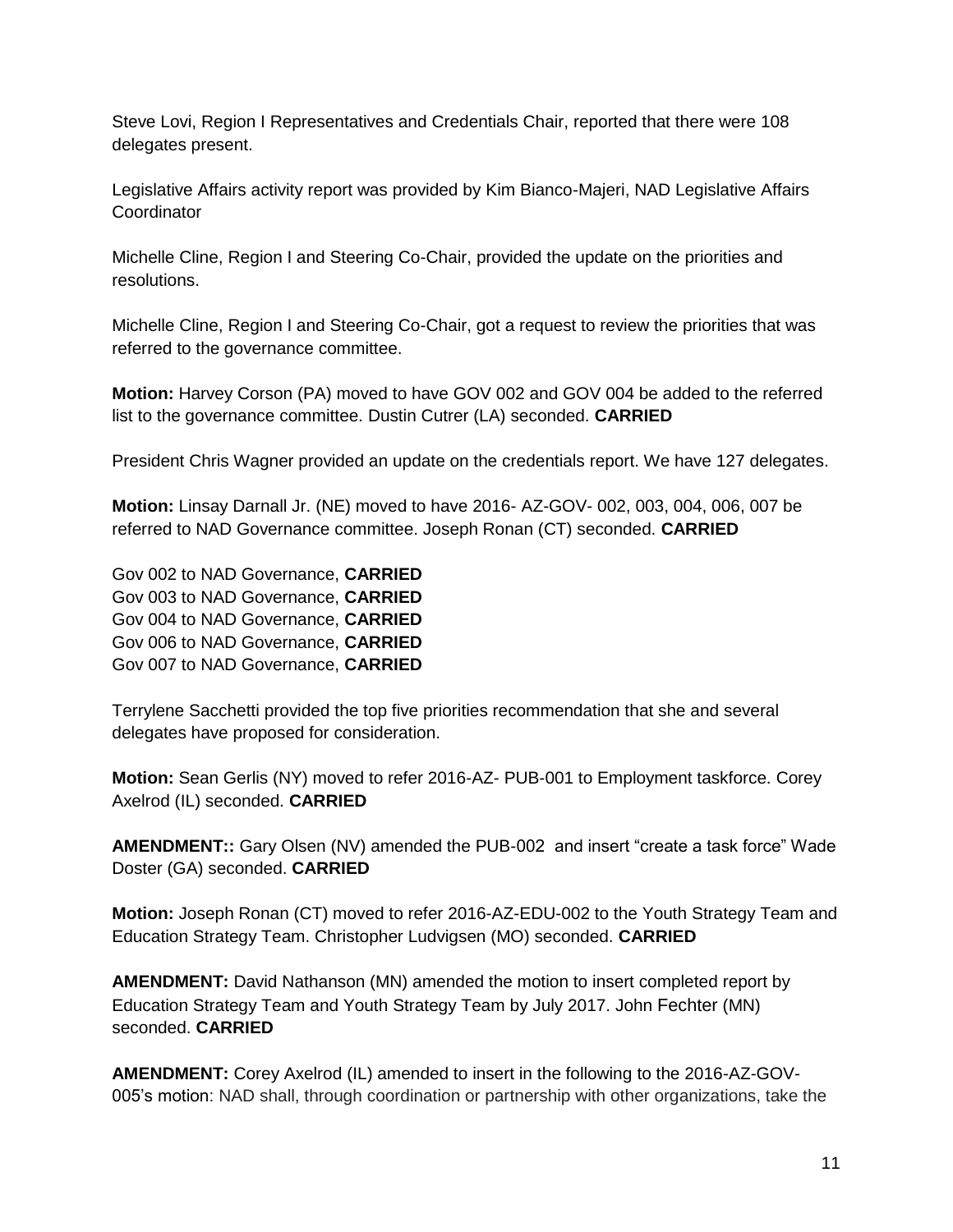lead in establishing a National Data Resource Center to collect data and statistics to document, support and make data driven decisions that will focus in the areas of civil, human and linguistic rights of Deaf Americans. Areas of research and data collection shall include, but not be limited to the short- and long-term impacts of language acquisition and development, communication modalities and types of education received on employment, reliance on federal and state funding (e.g., welfare benefits and mental health services). Katy Schmidt (WI) seconded. **CARRIED**

**Motion:** Cynthia Butts (AZ) moved to refer 2016-AZ-PUB-011 to NAD Outreach Committee. Susan Snyder (NY) seconded. **CARRIED**

**Motion:** Al Sonnenstrahl (DSA) moved to 2016-AZ-PUB-002 to NAD CDI taskforce. April Haggard (TN) seconded. **CARRIED**

**Motion:** Gary Olsen (NV) moved to refer 2016-AZ-PUB-012 to NAD Board of Director and NAD Headquarter. Nina Coyer (KY) seconded. **CARRIED**

**Motion:** Missy Keast (AZ) moved to refer 2016-AZ-EDU-001 to NDEC. Jose-Ovi Velasquez (TX) seconded.

**AMENDMENT to Motion:** Chris Ludvigsen (MO) moved to amend the motion to insert EST and strike out NDEC. Terry Morrell (ME) seconded. **CARRIED**

**Motion:** Missy Keast (AZ) moved to refer 2016-AZ-EDU-001 to EST. Jose-Ovi Velasquez (TX) seconded. **CARRIED**

**Motion:** David Nathanson (MN) moved that PUB-015 merge with EDU-001. Terry Morrell (ME) seconded. **The motion was declared out of order by President Chris Wagner.**

Michelle Cline, Region I Representative and Steering Co-Chair, reported on the resolutions that were submitted and opened discussion on those resolutions.

Title: Legislative Recognition Award Code: 2016-AZ-RES-01 Kansas Association of the Deaf **CARRIED**

Title: National Deaf History Month Date Change Code: 2016-AZ-RES-02 Deaf Culture and History Section, **CARRIED**

Title: 2016 NAD Conference Recognition Code: 2016-AZ-RES-03, **CARRIED**

Title: Recognition of Outgoing NAD Board Members Code: 2016-AZ-RES-004, **CARRIED**

Author's Name: Kristina Bernhardt / ESAD Code: 2016-AZ-RES-005. **Motion:** Rob Rice (DC) move to refer Author's Name: Kristina Bernhardt / ESAD Code: 2016- AZ-RES-005. to DCAD and CAD for their consideration. Joseph Ronan (CT) seconded. **CARRIED**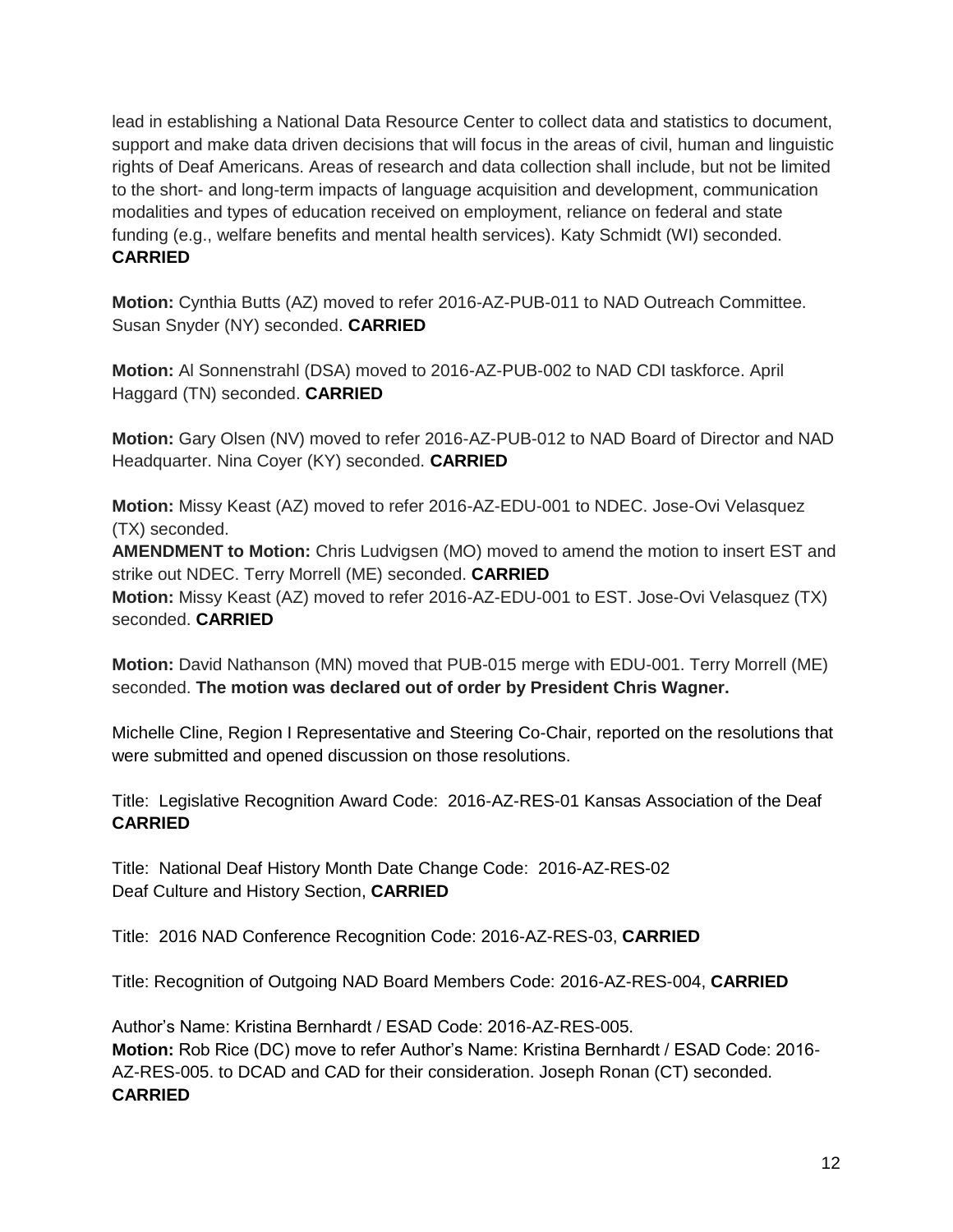Author's Name: Steven Gagnon on behalf of Affiliates / Affiliates Code: 2016-AZ-RES-006, **CARRIED**

President Chris Wagner called for ballots to be created to allow delegates to vote on the top five priorities at 1:30pm today during NAD officer elections.

Jenny Buechner made an announcement about the seat assignment during the NAD elections.

President Wagner called for a recess at 11:53 am.

President Wagner resumed COR Session IV at 1:41 pm

Steve Lovi, Region I Representatives and Credentials Chair, reported that there were 125 delegates present.

President Chris Wagner called for final vote via secret ballot for the top five priorities. The regional representatives will provide each delegate a ballot to vote on priorities.

Paul Singleton conducted a fundraising drive to raise money for NAD..

Pamela Lloyd-Ogoke explained the election process, including the recruitment activities, credentialing process, and the candidate requirements. Pamela explained that due to the Treasurer, Region II, Region IV vacancy, the deadline was extended to July 5th (first day of Council of Representatives).

President Wagner provided an update on the credentials report and we have 132 delegates present.

President Wagner announced the top five priorities-

- Campaign to End Language and Cultural Deprivation
- Enhance NAD Information Clearinghouse and Communication Strategy
- Creation of Mental Health Training Program and a Communication Hub on Health Related Information.
- Child Protection Services and Best Practices with respect of language and Culture
- National Employment Resource Center.

Past President Dr. Ben Soukup began the election proceeding, starting with the Office of the NAD President.

Election result for the office of NAD President: Melissa Draganac-Hawk

Election result for the office of NAD Vice President: Joshua Beckman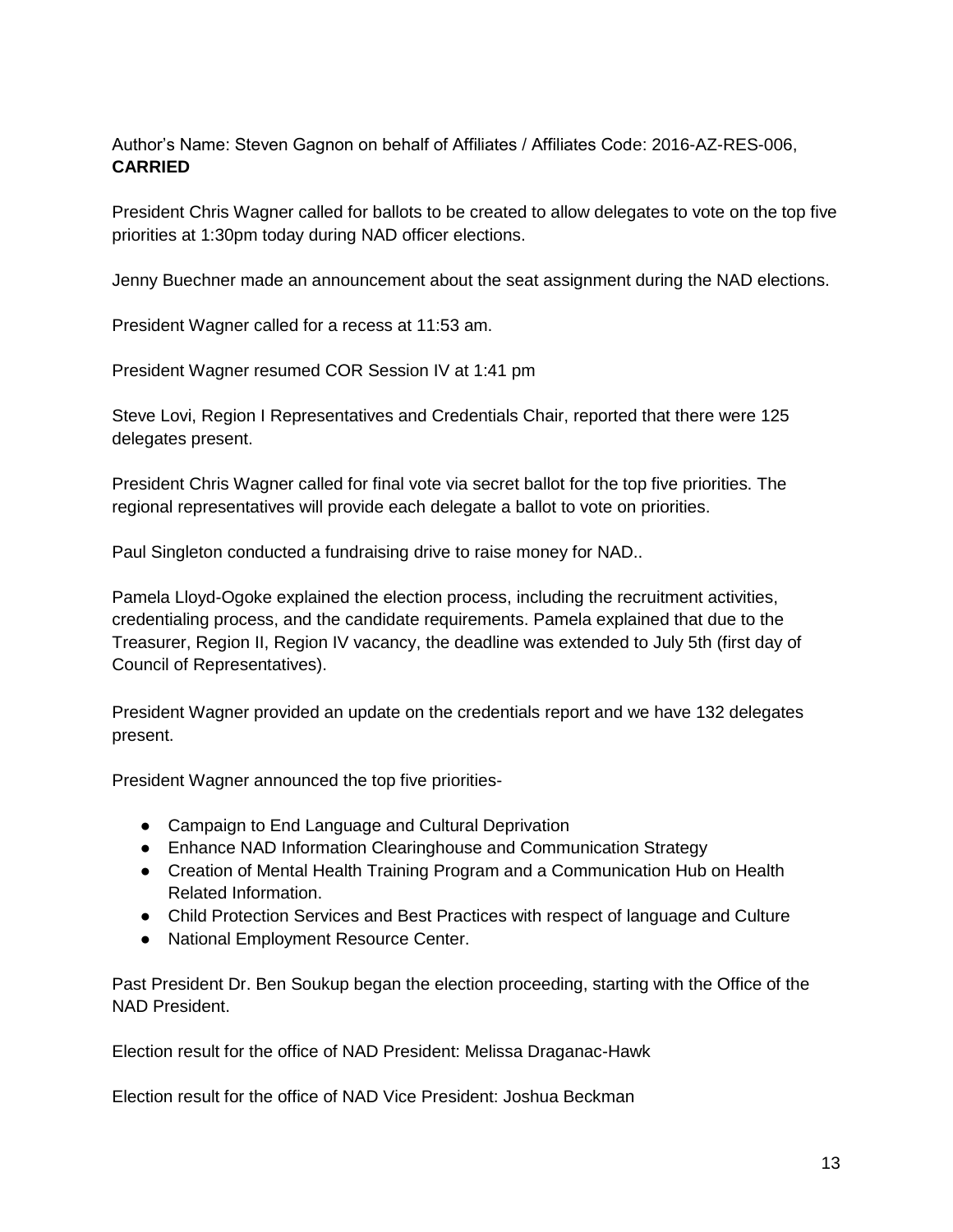Election result for the office of NAD Secretary: Jenny Buechner was elected by acclamation with Secretary Joshua Beckman casting the vote.

Election result for the office of NAD Treasurer: Philippe Montalette was elected by acclamation with Secretary Joshua Beckman casting the vote.

Election Result for NAD Region I Representative: Steve Lovi was elected by acclamation with Secretary Joshua Beckman casting the vote.

Election result for Region II Representative: Linsay Darnall, Jr.

Election result for Region III Representative: Holly Ketchum

Election result for Region IV Representative: the vote was tied with Martin Price and Lisa Furr with 8 vote each. A second round of vote was conducted with the result being that Martin Price was elected.

Katherine Lees (MA) moved that the tally number of each candidate be revealed and documented. Deloris Summers seconded. Motion carried.

Election result for the office of NAD President: Melissa Draganac-Hawk defeated David Reynolds by a vote of 107-22.

Election result for the office of NAD Vice President: Joshua Beckman defeated David Reynolds by a vote of 83-44.

Election result for Region II Representative: Linsay Darnall, Jr. defeated William Walker by vote of 22 to 9.

Election result for Region III Representative: Holly Ketchum defeated Jose-Ovi Velasquez by vote of 16-8.

Election result of Region IV Representative: the first vote was tied with Martin Price and Lisa Furr with 8 vote each. The second round of vote showed Martin Price defeated Lisa Furr with vote of 9-8.

Affiliates made a recommendation that Steve Gagnon be considered for the appointed board position.

The oath of office will be conducted on July 9th in the morning after the Plenary presentation by the Gallaudet President, Roberta "Bobbi" Cordano at 11am at PCC 301.